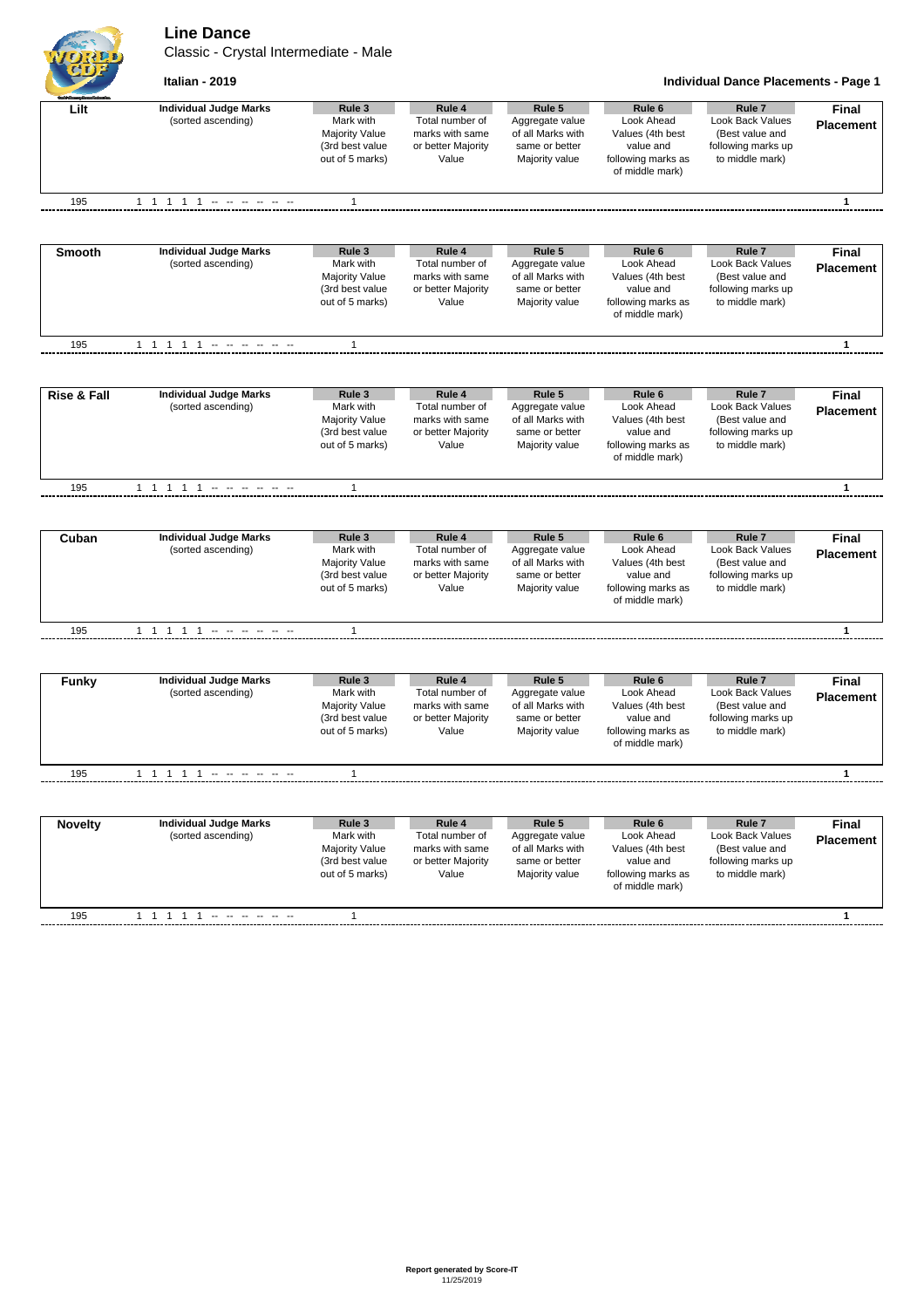## **Line Dance**

M - Movement T - Timing

Classic - Crystal Intermediate - Male

|                        | Italian - 2019                           |                                            |                         |                                 |                               |                |                           |                |    | <b>Penalties - Page 2</b> |  |
|------------------------|------------------------------------------|--------------------------------------------|-------------------------|---------------------------------|-------------------------------|----------------|---------------------------|----------------|----|---------------------------|--|
| Lilt                   |                                          |                                            |                         |                                 |                               |                |                           |                |    |                           |  |
|                        | $\overline{2}$                           | 3                                          | 4                       | 5                               | 6                             | 7              | 8                         | $\overline{9}$ | 10 | $\overline{11}$           |  |
|                        | No penalties were applied in this dance. |                                            |                         |                                 |                               |                |                           |                |    |                           |  |
| <b>Smooth</b>          |                                          |                                            |                         |                                 | Judges                        |                |                           |                |    |                           |  |
|                        | $\overline{2}$<br>1                      | 3                                          | $\overline{4}$          | 5                               | 6                             | 7              | 8                         | 9              | 10 | 11                        |  |
|                        | No penalties were applied in this dance. |                                            |                         |                                 |                               |                |                           |                |    |                           |  |
| <b>Rise &amp; Fall</b> | Judges                                   |                                            |                         |                                 |                               |                |                           |                |    |                           |  |
|                        | $\overline{2}$                           | 3                                          | $\overline{4}$          | 5                               | 6                             | $\overline{7}$ | 8                         | 9              | 10 | 11                        |  |
|                        | No penalties were applied in this dance. |                                            |                         |                                 |                               |                |                           |                |    |                           |  |
| Cuban                  | $\overline{2}$<br>1                      | 3                                          | $\overline{4}$          | 5                               | <b>Judges</b>                 | $\overline{7}$ | 8                         | 9              | 10 | 11                        |  |
|                        | No penalties were applied in this dance. |                                            |                         |                                 | 6                             |                |                           |                |    |                           |  |
| <b>Funky</b>           |                                          |                                            |                         |                                 | Judges                        |                |                           |                |    |                           |  |
|                        | 2<br>1                                   | 3                                          | 4                       | 5                               | 6                             | 7              | 8                         | 9              | 10 | 11                        |  |
|                        | No penalties were applied in this dance. |                                            |                         |                                 |                               |                |                           |                |    |                           |  |
| <b>Novelty</b>         | $\overline{2}$<br>1                      |                                            |                         |                                 | <b>Judges</b>                 | 7              |                           |                | 10 | 11                        |  |
|                        |                                          | 3                                          | $\overline{4}$          | 5                               | 6                             |                | 8                         | 9              |    |                           |  |
|                        | No penalties were applied in this dance. |                                            |                         |                                 |                               |                |                           |                |    |                           |  |
| <b>Penalty</b>         | <b>Non-Conference Penalty Codes</b>      |                                            | <b>Last Placement</b>   | <b>Conference Penalty Codes</b> |                               |                |                           |                |    |                           |  |
| <b>Codes</b>           | 1 Placement Reduction                    |                                            | <b>Reasons</b>          |                                 |                               | Codes          |                           |                |    |                           |  |
|                        | - Costume and Appearance<br>C            |                                            | Self Selected Music     |                                 | - Single Lower Placement<br>S |                |                           |                |    |                           |  |
|                        | <b>Basic Pattern</b><br>B<br>$\sim$      | Dance Delivery                             | Loss of Hat             |                                 | - Last Place<br>Q             |                |                           |                |    |                           |  |
|                        | - Courtesy & Floorcraft                  | - Costume Minimums<br>H.<br>(Boots & Hats) | Leaving the Dance Floor |                                 |                               |                | X - Full Disqualification |                |    |                           |  |
|                        | A - Acceptable Behavior                  |                                            |                         |                                 | E - Expulsion                 |                |                           |                |    |                           |  |